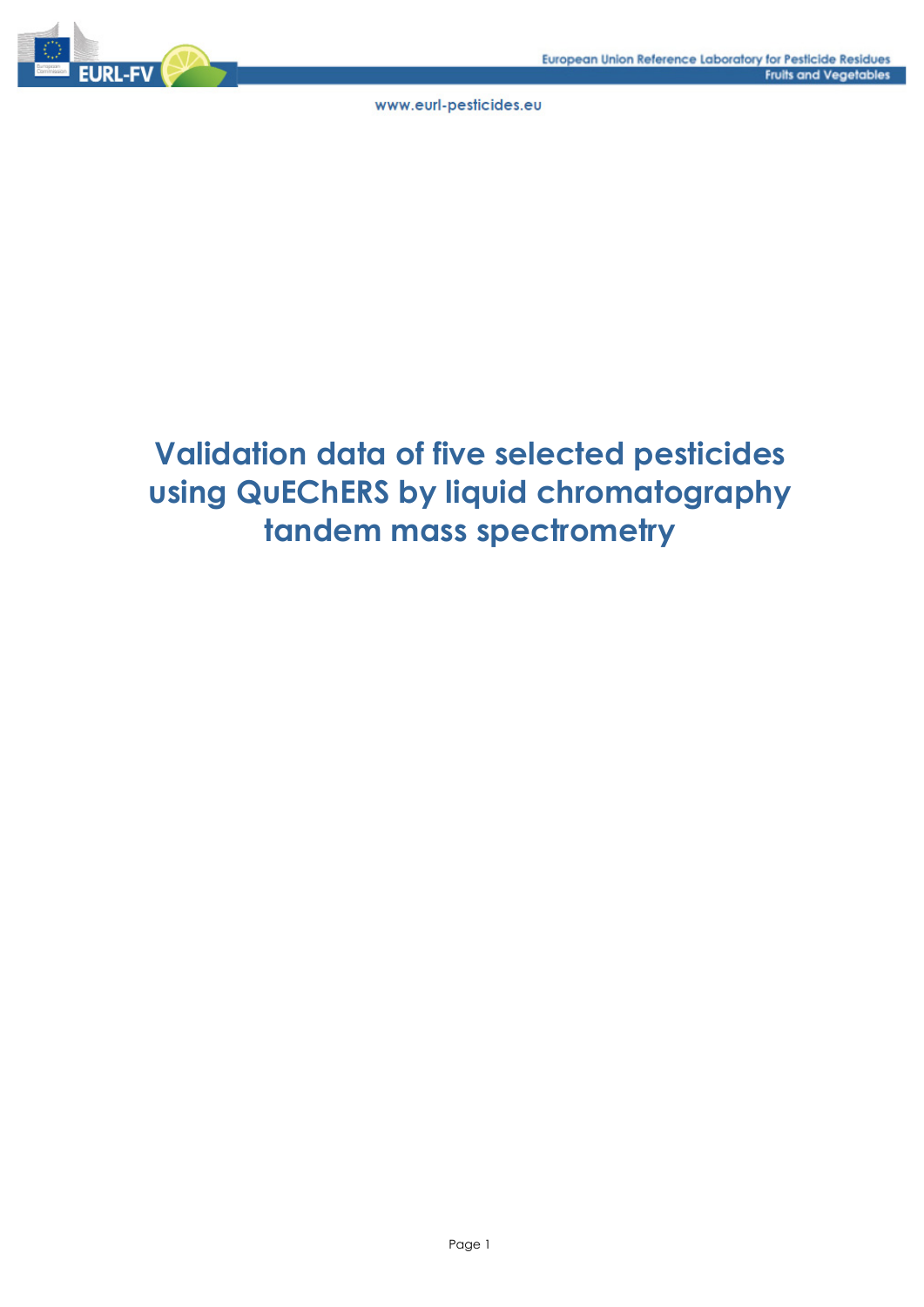

# **CONTENTS**

| 5.5. Instrumentation and analytical conditions for the LC-MS/MS system5 |
|-------------------------------------------------------------------------|
|                                                                         |
|                                                                         |
|                                                                         |
|                                                                         |
|                                                                         |
|                                                                         |
|                                                                         |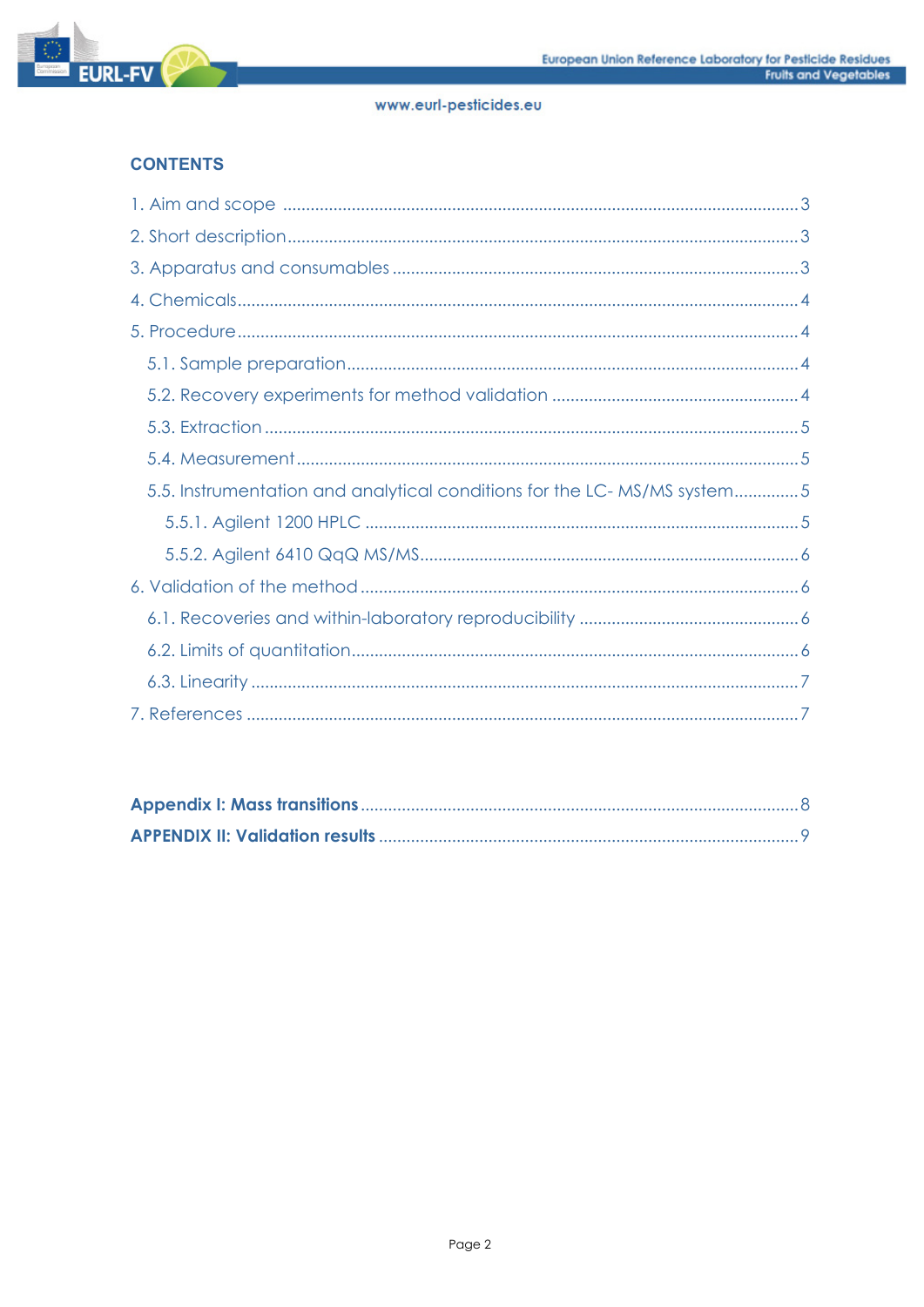

1. Aim and scope

This report describes a validation data of five pesticides using a multiresidue method (QuEChERS) by LC-MS/MS in tomato, pepper and orange.

2. Short description

The analysis of pesticide residues was performed by using QuEChERS method.

The homogeneous sample is extracted with acetonitrile. After salts addition the mixture is shaken intensively and centrifuged for phase separation. An aliquot of the organic phase is taken for the cleanup. Extracts are shaken by vortex and a small aliquot is diluted with milliQ water.

Pesticide list is shown in the next table.

| Compound       | <b>Status in Annex I</b><br>(Reg. EC 1107/2009) | Category               |
|----------------|-------------------------------------------------|------------------------|
| Cadusafos      | JuC                                             | Insecticide, Nematcide |
| Fenpyrazamine  | ın                                              | Fungicide              |
| Fluopyram      | $\mathsf{I}$                                    | Fungicide              |
| Isoprothiolane | Out                                             | Fungicide              |
| Spinoteram     | Pending                                         | Insecticide            |

#### Table 1. Pesticide List.

#### 3. Apparatus and consumables

- Automatic pipettes, suitable for handling volumes of 30 µL to 500 µL and 1 mL to 3 mL.
- 50 ml PTFE centrifuge tubes with screw caps
- 15 ml PTFE centrifuge tubes with screw caps
- Vortex
- Automatic axial extractor
- Centrifuge, suitable for the centrifuge tubes employed in the procedure and capable of achieving at least 3700 rpm
- Syringes, e.g. 2 mL disposable syringes
- Syringe filters, 0.45 µm pore size
- Injection vials, 2 ml, suitable for LC auto-sampler
- Volumetric flasks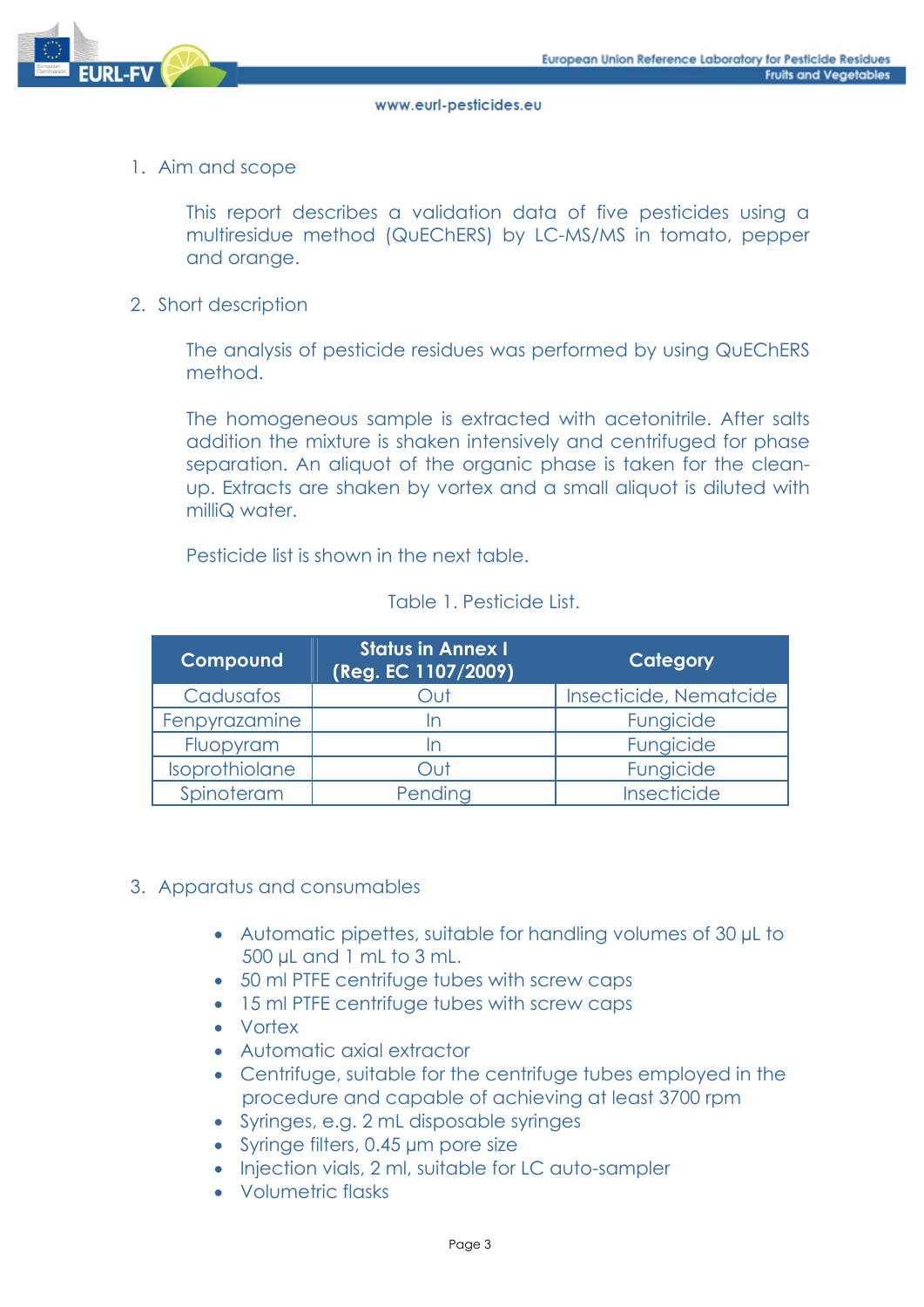

- 4. Chemicals
	- Acetonitrile ultra-gradient grade
	- Formic acid
	- Trisodium citrate dihydrate
	- Sodium chloride
	- Disodium hydrogencitrate sesquihydrate
	- Anhydrous magnesium sulphate
	- Ultra-pure water
	- Pesticides standards
	- Primary secondary amine bonded silica (PSA), bulk material
	- $\bullet$   $C_{18}$

#### 5. Procedure

#### 5.1. Sample preparation

Following Document No. SANCO/12495/2011, the sample was perfectly homogenised by grinding finely at its arrival to the laboratory. Sample was frozen for its storage immediately after grinding it.

5.2. Recovery experiments for method validation

The samples employed in validation studies did not contain any of the pesticides analysed.

Individual pesticide stock solutions (1000–2000 mg/L) were prepared in acetonitrile and and were stored in amber screw-capped glass vials in the dark at -20 °C.

For spiking, 40 g representative portions of previously homogenised sample were weighed and transferred to a crystalliser, where they were fortified homogenously with the adequate volume of the working standard solution in acetonitrile.

The validation method was performed at two fortification levels (0.010 mg/Kg and 0.100 mg/Kg). Five replicates were analysed at each level.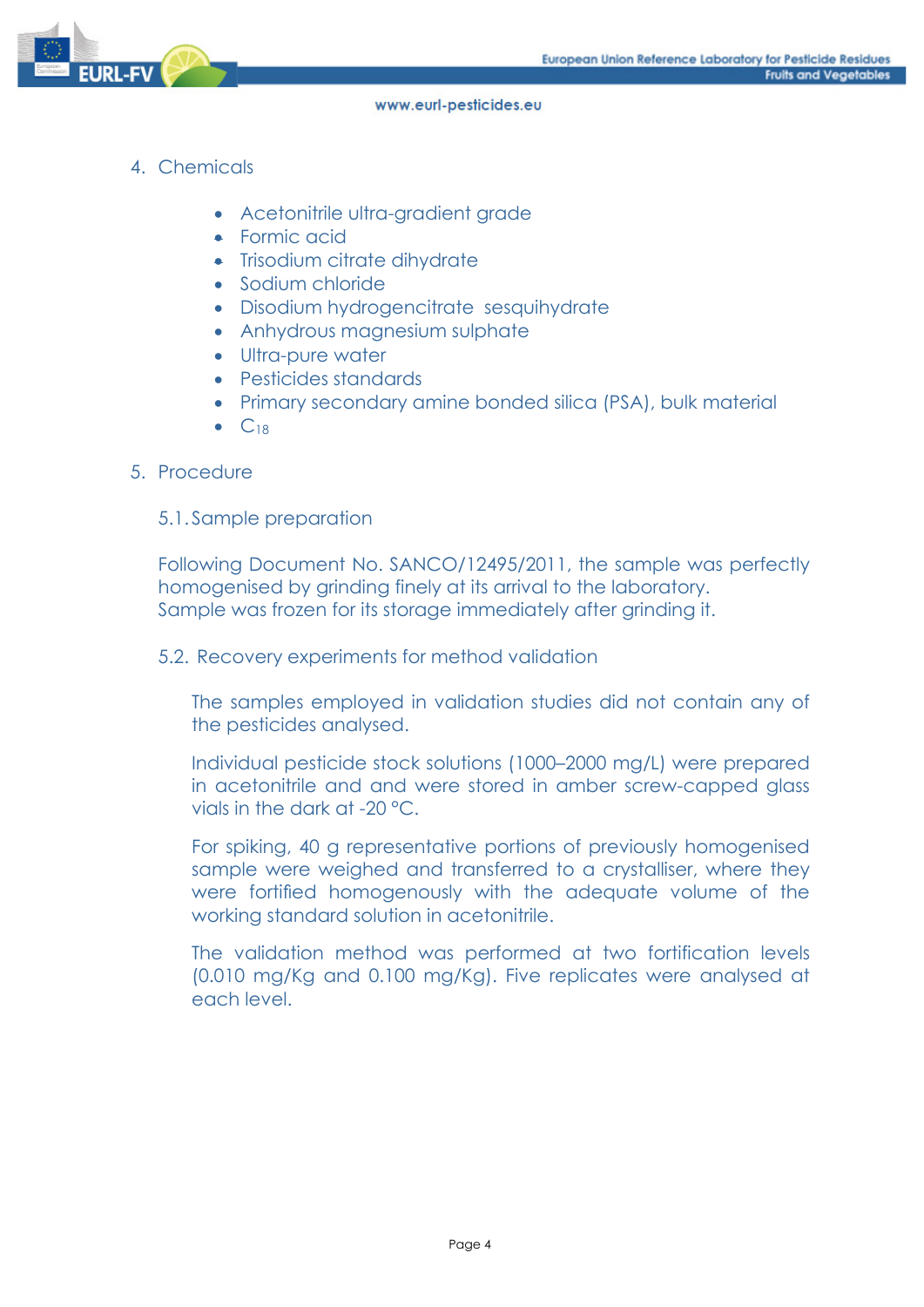

# 5.3. Extraction

- 1. Weigh 10  $g \pm 0.1$  g of sample in 50 mL PTFE centrifuge tube.
- 2. Add 10 mL of acetonitrile and 50 µL of a mix of triphenyl phosphate (TPP) and malathion-d<sub>10</sub> (surrogate standards) at 10 mg/L.
- 3. Shake in automatic axial extractor for 4 minutes.
- 4. Add 4 g of magnesium sulphate, 1 g of sodium chloride, 1 g of trisodiumcitrate dehydrate and 0.5 g of disodium hydrogencitrate sesquihydrate.
- 5. Shake in automatic axial extractor for 4 minutes.
- 6. Centrifuge for 5 min at 3700 rpm.
- 7. Transfer 3 mL of supernatant into 15 mL PTFE centrifuge tube containing 750 mg magnesium sulphate, 125 mg of PSA and 125 mg of  $C_{18}$  and shake in a vortex 30 s.
- 8. Centrifuge for 5 min at 3700 rpm.
- 9. Add to the extract 30 µL of 5% formic acid in acetonitrile.
- 10.Filter the sample thorough 0.45 µm PTFE filter and add a volume of dimethoate-d<sub>6</sub> (Injection standard) to obtain in the vial of 0.010 mg/kg.
- 11.Dilute an aliquot of the filtered extract 5 times for LC analysis with milliQ water.

With this treatment, 1 mL of sample extract represents 0.2 g of sample.

5.4. Measurement

LC system was operated in multiple reaction monitoring mode (MRM). Selected reaction monitoring (SRM) experiments were carried out to obtain the maximum sensitivity for the detection of the target molecules. For confirmation of the studied compounds, two SRM transitions and a correct ratio between the abundances of the two optimised SRM transitions (SRM2/SRM1) were used, along with retention time matching. The mass transitions used are presented in Appendix I.

- 5.5. Instrumentation and analytical conditions for the LC- MS/MS system
	- 5.5.1. HPLC Agilent 1200
		- Column: Agilent Zorbax SB, C8, 4.6 mm x 150 mm, 5 µm
		- Mobile phase A: 0.1% formic acid in acetonitrile
		- Mobile phase B: 0.1% formic acid in ultra-pure water
		- $\bullet$  Flow rate: 0.6 mL/min
		- Injection volume: 10 µL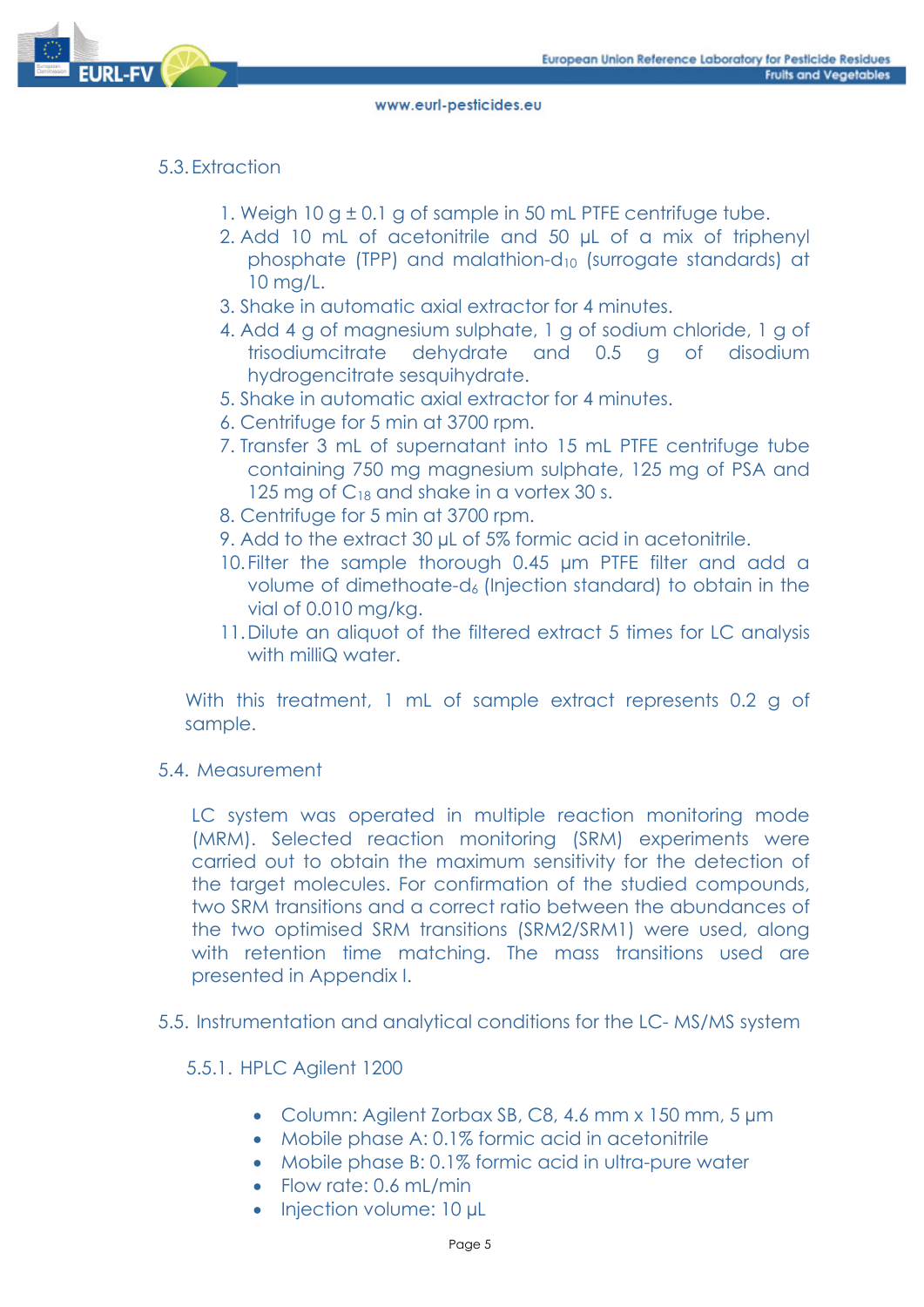

Mobile phase gradient used:

| Time [min] | <b>Mobile phase A</b> | <b>Mobile phase B</b> |
|------------|-----------------------|-----------------------|
|            | 20%                   |                       |
|            | 20%                   |                       |
|            | 100%                  | ነጁ                    |
|            |                       |                       |

Re-equilibration with initial mobile phase: 7 minutes.

#### 5.5.2. QqQ MS/MS Agilent 6490

- Ionisation mode: positive
- ESI source gas temperature: 120 °C
- Gas flow: 15 L/min
- Nebuliser gas: nitrogen
- Nebuliser gas pressure: 35 psi
- Sheath gas temperature: 375 °C
- Sheath gas flow: 12 L/min
- Capillary voltage: 3500 V
- Collision gas: nitrogen
- Nozzle voltage: 300V

#### 6. Validation of the method

6.1.Recoveries and within-laboratory reproducibility

The results corresponding to the mean recovery (n=5) and withinlaboratory reproducibility in terms of relative standard deviation (RSD) at both fortification levels are summarized in Appendix II.

Document Nº SANCO/12495/2011 recommends mean recovery values within the range 70-120% and RSD<20%. All the validation results fulfil the criteria for the acceptance mentioned above.

6.2. Limits of quantitation

Document N° SANCO/12495/2011 defines limit of quantitation as the lowest validated spike level meeting the method performance acceptability criteria. LOQs are summarized in Appendix II (Table 2).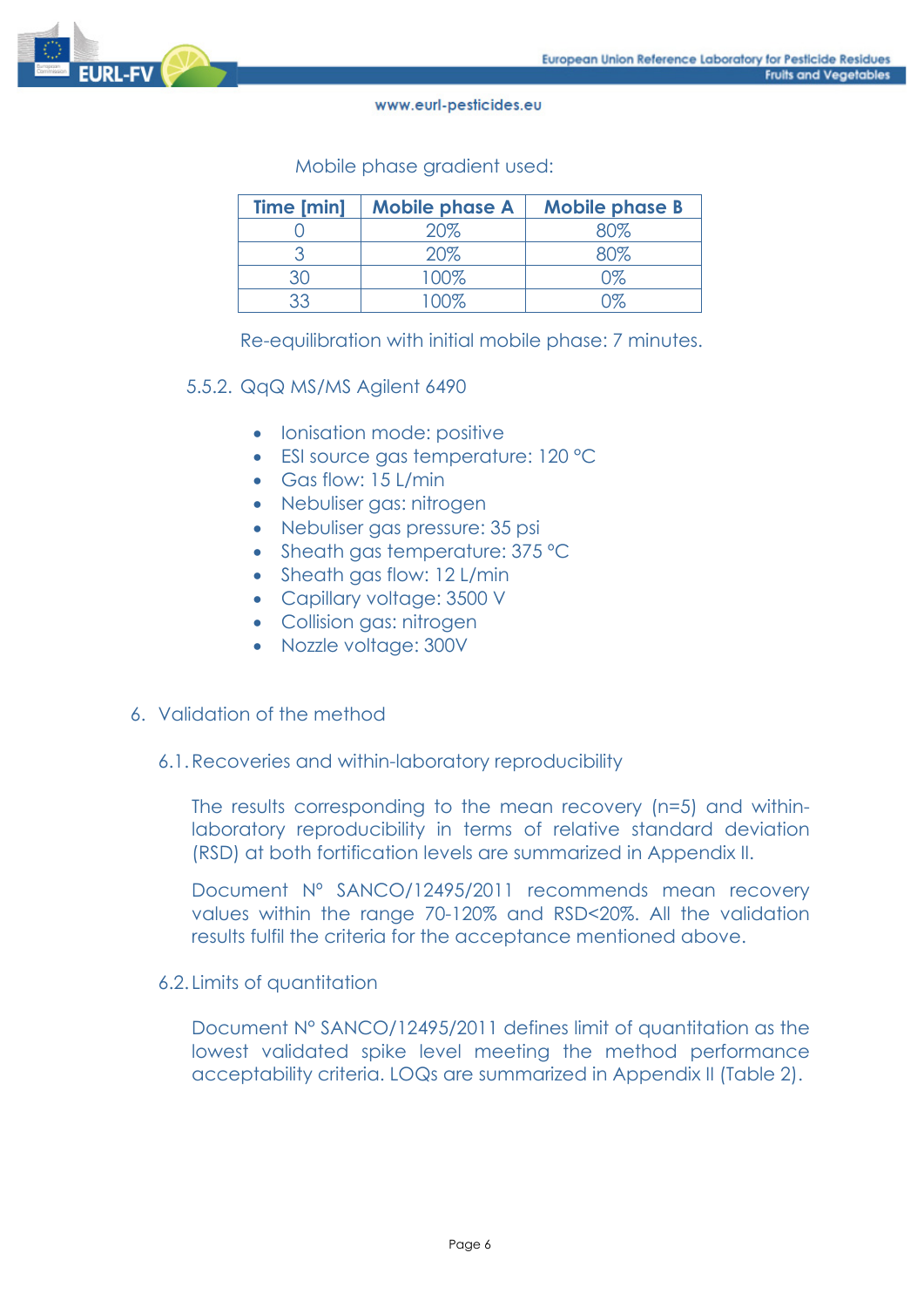

## 6.3. Linearity

Linearity of the LC-(QqQ)MS system was evaluated by assessing the signal responses of the target analytes from matrix-matched calibration solutions prepared by spiking blank extracts at five concentration levels; 0.010, 0.020, 0.050, .0100 and 0.200 mg/kg.

The criterion for the acceptance of the linearity is a correlation coefficient (r2) equal or higher than 0.95. In all cases, coefficient of determination (r2) was higher than 0.99. Linearity ranges for all pesticides in all matrices are summarized in Appendix II (Table 3).

This report aims to provide information to laboratories which will analyse these pesticides residues in fruit and vegetables or are interested in it.

#### 7. References

- **European Committee for Standardization/Technical Committee 275 (Standards under development) (2007) Foods of plant origin: Determination of pesticide residues using GC–MS and/or LC– MS(/MS) following acetonitrile extraction/partitioning and cleanup by dispersive SPE–QuEChERS method.** European Committee for Standardization, Brussels.
- **Method Validation and Quality Control Procedures for Pesticide Residues Analysis in Food and Feed** (Document N° SANCO/12495/2011)
- **http://www.eurl-pesticides.eu**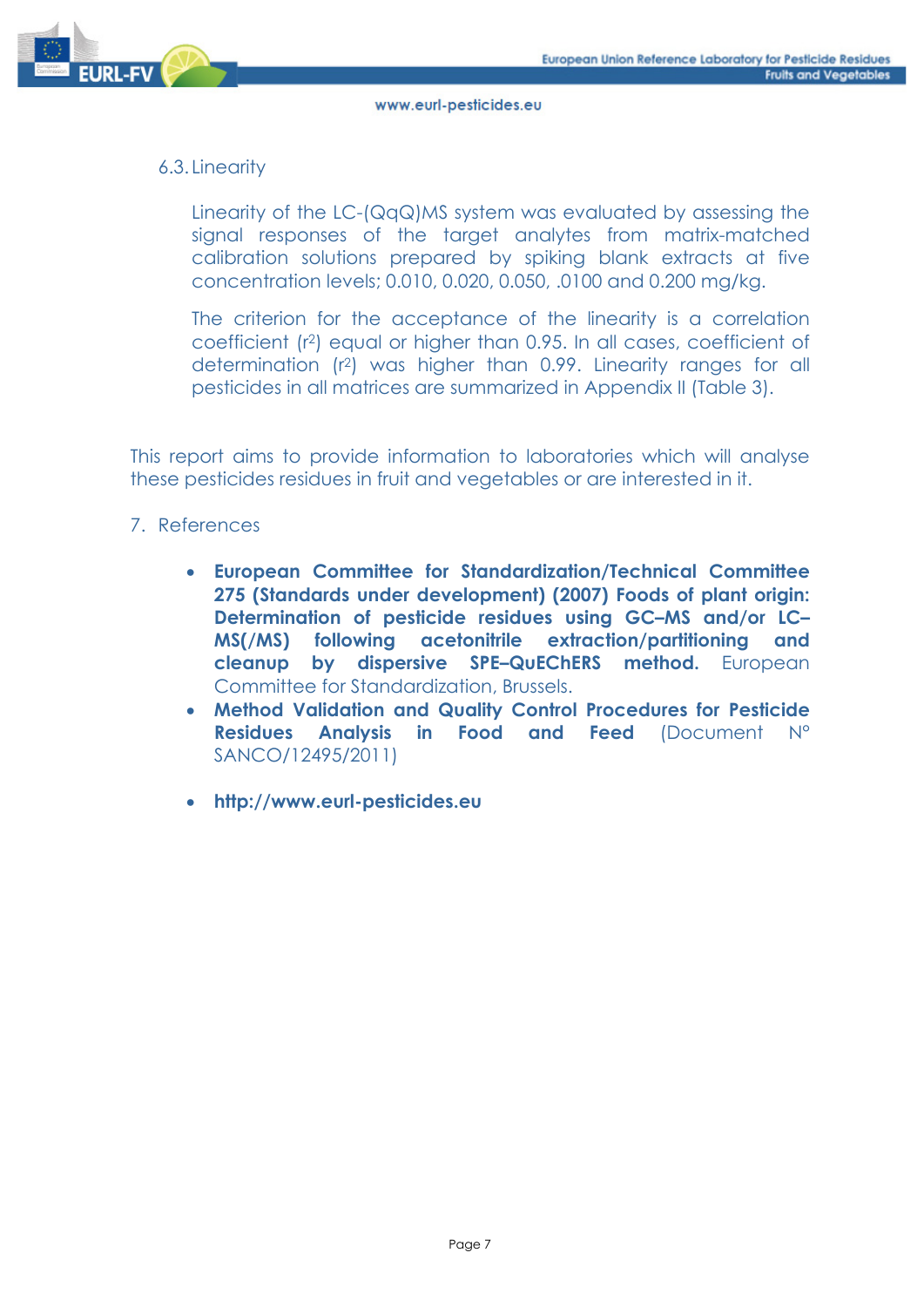

## **Appendix I: Mass transitions**

# Mass transitions and ionisation mode used for the compounds analysed by LC-MS/MS.

| Compound      | SRM1          | SRM2          | <b>lonization</b><br>mode |
|---------------|---------------|---------------|---------------------------|
| Cadusafos     | 271.0 / 158.7 | 271.0 / 130.9 | $ESI (+)$                 |
| Fenpyrazamine | 332.1 / 272.0 | 332.1 / 230.2 | $ESI (+)$                 |
| Fluopyram     | 397.0 / 208.1 | 397.0 / 172.9 | $ESI (+)$                 |
| Isoprotiolane | 291.0 / 230.7 | 291.0 / 188.9 | $ESI (+)$                 |
| Spinetoram    | 748.0 / 98.0  | 748.0 / 142.0 | $ESI (+)$                 |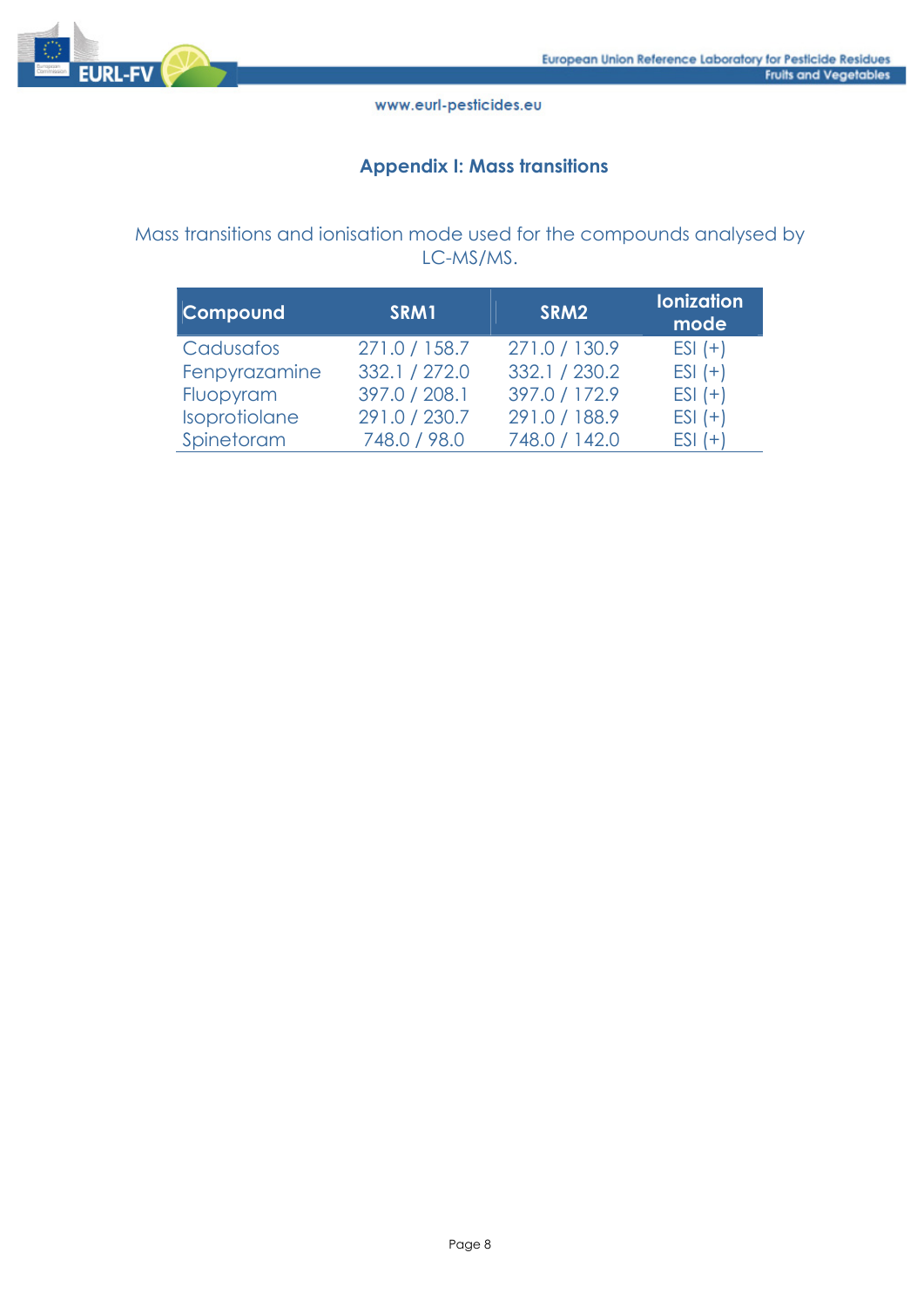

# **Appendix II: Validation results**

Table 2. Recoveries % (RSD) at 0.010 and 0.100 mg/kg (n=5) in the three matrices.

|                 | Tomato  |        | Pepper     |         | <b>Orange</b> |         |
|-----------------|---------|--------|------------|---------|---------------|---------|
|                 | 0.010   | 0.100  | 0.010      | 0.100   | 0.010         | 0.100   |
| <b>Compound</b> | mg/kg   | mg/kg  | mg/kg      | mg/kg   | mg/kg         | mg/kg   |
| Cadusafos       | 120(5)  | 96 (9) | 105 (9)    | 108(2)  | 83 (12)       | 77 (5)  |
| Fenpyrazamine   | 115(9)  | 90 (9) | 97 (9)     | 104 (1) | 99 (11)       | 97 (1)  |
| Fluopyram       | 120 (3) | 97 (9) | 99 (10)    | 108 (3) | 109(11)       | 111(1)  |
| Isoprotiolane   | 112 (3) | 98 (9) | 103 (10)   | 110 (1) | 105 (9)       | 106 (1) |
| Spinetoram      | 100 (4) | 92 (3) | $\sqrt{7}$ | 75 (7)  | 72 (3)        | 78 (20) |